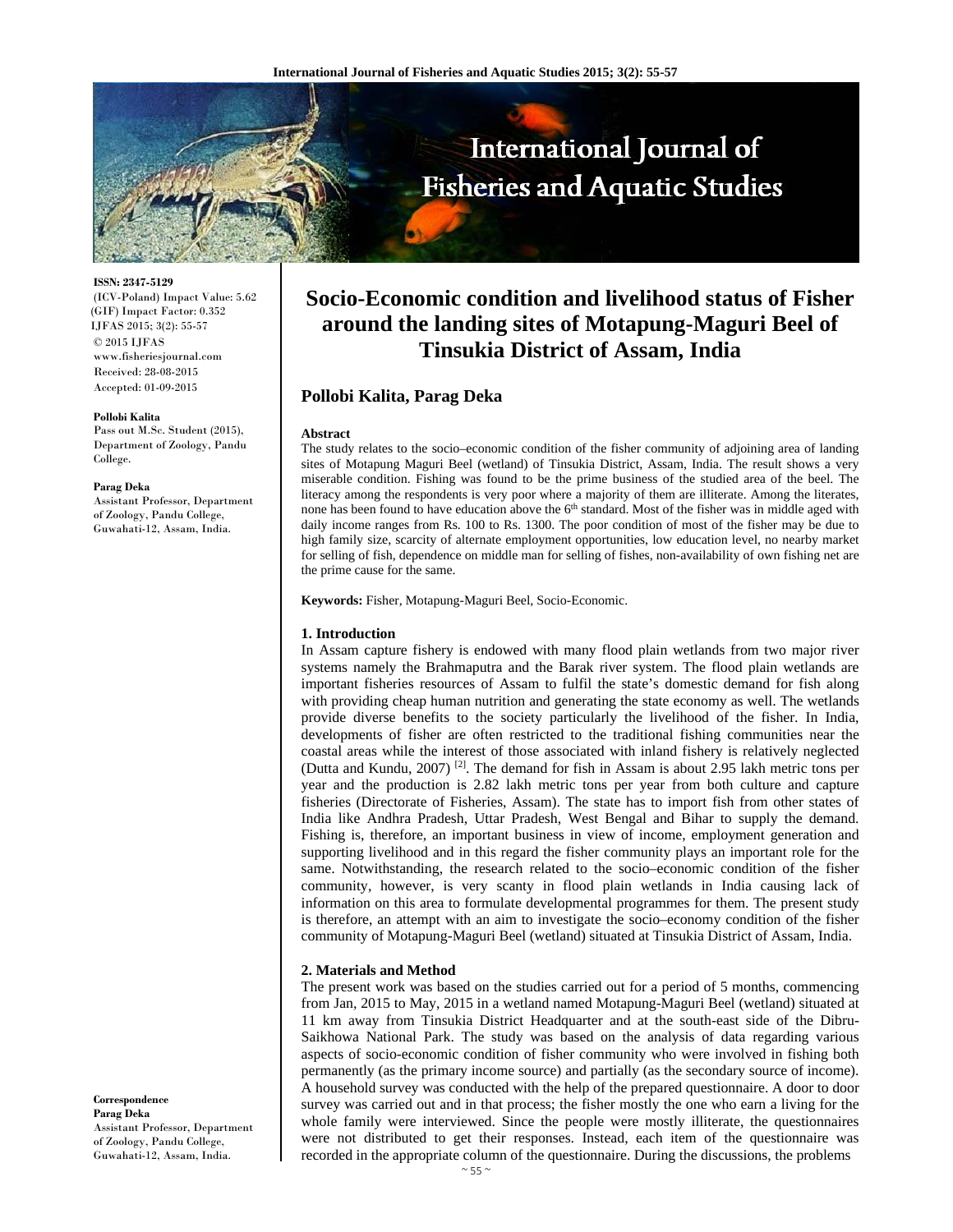were discussed one by one and the outcome of the discussions were recorded systematically to know more about the wetland and the socio-economic conditions of the people living in the studied area of the wetland. During the study, data were collected from forty fisher families selected randomly using well-structured questionnaire from the area adjoining to the landing sites of the beel.

# **3. Results**

From the data collected, it has been observed that fishing is the most common occupation of the people found in the adjoining area of Motapung-Maguri beel. However, besides fishing some of them are also engaged in agriculture such as banana and seasonal vegetable cultivation. Most of the fishers (22.5%), however, engaged in the nearby tea gardens as labour along with fishing. 62.5% people are engaged in fishing as their only income source whereas fishing along with banana cultivation was found to be 10% and fishing and vegetable cultivation was 5% (Figure-1). Notwithstanding, daily income (Figure-2) from fishing was ranged from Rs 100-1300, where Rs 100-200 daily income from fishing was found to be maximum (47.5%) and 100-600 or above was minimum (5%), with an average labour work of 4-6 hrs a day in fishing.

From the data collected from the fisher, it is revealed that the highest production of fish and benefit from the same was found from October to December (as per opinion of 67.5% fisher) (Figure-4). It has also well observed that production is increased from October of the year.

During the study, it was found that the age of the fishermen surveyed varies from 21-60 years or more. In the study, age of the fisher were classified into four groups as young aged (21- 30 years), early middle aged (31-40 years), late middle aged (41-50 years) and old (51-60 years or above). The study also showed that majority of individuals involved in fishing in the age range between 41 and 50 years (37.5%) and the least is in between 51 and 60 years or more (12.5%) (Figure-5).

The family size of the fisher was divided into three classes as small, medium & large size. From the study, it was found that, the most of the fisher family were composed of 5 to 6 members (40%), marked as medium family, small sized (2-4 persons) was the minimum (25%) and large family (7 or above) was intermediate (35%) (Figure-6). Among the people surveyed, maximum number of individuals were illiterate (62.5%), even some fisher have never gone to school but somehow they have learnt to sign only (12.5%). Some individuals have studied till primary level (22.5%) and hardly a few individual had gone upto 6 standard (2.5%) (Figure-7).

The study also revealed that 57.5% fisher had their own fishing gear, the rest of the fisher have to depend upon their neighbour, retailer and wholesaler for fishing gears resulting low income (Figure-8).

During the survey attempts were made to find out the condition of living of the fisher. The housing conditions of fisher were divided into four categories: 1. House with straw roof, 2. Kacha house with tin roofing, 3. Semi pacca house with tin roof and brick wall upto base of the window and 4. Pacca house with tin roof with brick walled and concrete floor. From the survey, it was found that the most of the people (45%) have *kacha* house with tin roofing whereas only 10% of the people have *pacca* house and the rest have *semi-pacca* and *kacha* house with straw roof. This indicates the people in the adjoining areas of the beel were of moderate condition and their only source of livelihood is the beel itself and they did not have any other water body for their fishing activity.



**Fig 1:** Occupation of the people



**Fig 2:** Income of the people



**Fig 3:** Working hour of the fisher



**Fig 4:** Fish production statistics